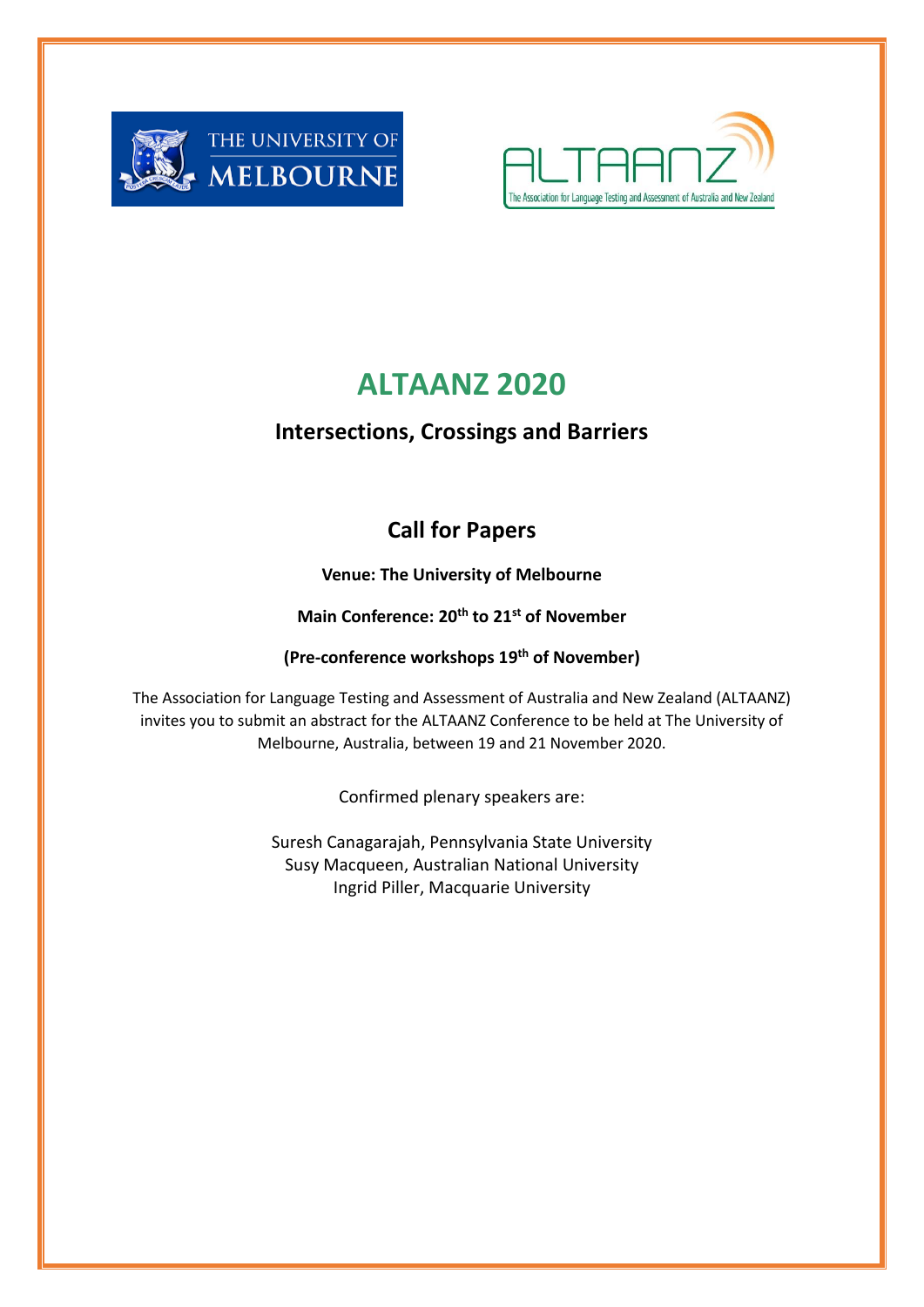

We welcome proposals related to the conference theme "Intersections, Crossings and Barriers"

### Areas of particular interest are:

- Assessment which intersects content areas and language skills, e.g. in Content-Based Instruction or LSP assessment
- Assessment of subject content (e.g. science, history) through second languages
- Multilingual assessment and assessment in multilingual contexts
- Classroom-based assessment: issues and practice
- Interactions between large-scale standardized assessments/frameworks and classroom practices
- Assessments and tests with multiple uses
- The intersection between learning and assessment
- Collaborations across stakeholder groups
- Language assessment policy and practice: ethics and accountability
- Expanding existing, and creating new, validity frameworks for language assessment
- Standardised tests: development, implementation and/or use by institutional stakeholders
- Second language proficiency models and implications for developing assessment tasks
- Research methodology for exploring language assessment

Proposals can be for papers, posters, work in progress presentations, symposia, or demos. We welcome proposals that focus on assessment that is primarily and explicitly of language ability, as well as assessments of content areas (e.g. science, numeracy, health care, professional skills) that also involve language and communication skills.

A separate call for proposals for teachers to share their assessment practices will be announced soon.

## **SUBMIT A PROPOSAL**

Proposals for ALTAANZ 2020 are categorised below.

1. Papers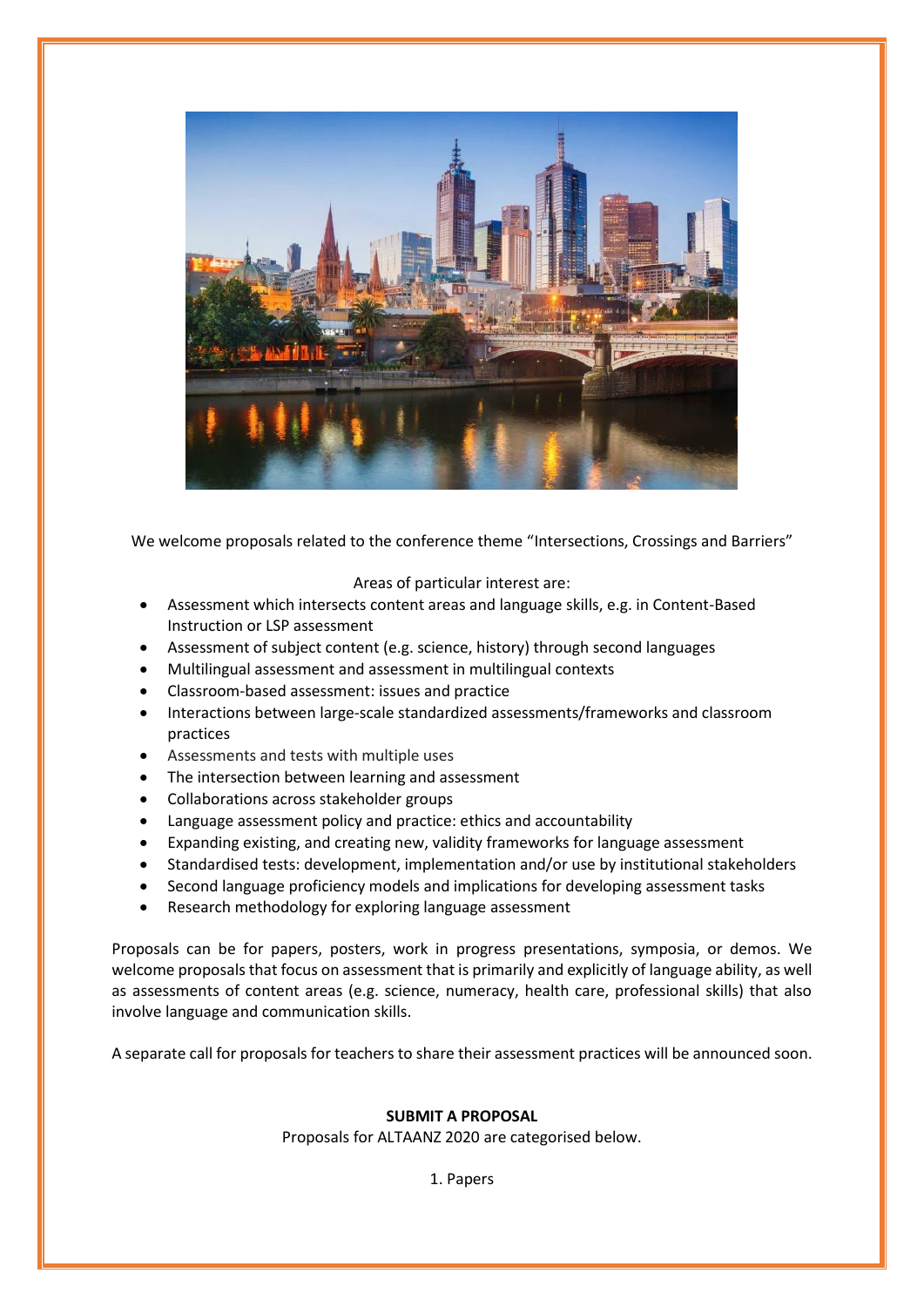This format is best suited to theoretically oriented work, or the presentation of completed research studies and assessment development projects. Paper presentations are 20 minutes and are followed by 10 minutes for questions and comments from the audience. The proposal should clearly indicate what the presentation will focus on, as well as give details of the whole project. In the case of empirical studies, the proposal should in general include objectives of the study, study design and methods, results, conclusions, and implications. In the case of conceptual research, the proposal should discuss an approach or a critical issue, or compare and contrast alternative approaches or issues, and provide significant new insights. The proposal must not exceed 500 words. Papers that are not accepted may be offered a poster slot.

#### 2. Symposia

Symposia involve multiple presentations focusing on a single theme and are best suited to the indepth discussion of research, theory, practice, and associated issues. They should not be a series of independent presentations but should offer complementary or differing perspectives on an important topic or issue that can stimulate wider discussion. Symposia may last up to 90 minutes and may include up to four individual presenters, a moderator, and an independent discussant. An organizer may also act as a participant or moderator. Evidence of careful planning for the implementation of the symposium (e.g., goals, timing, summaries of perspectives) should be included in the proposal. The proposal should include a 500-word summary of the topic, focusing on how the perspectives represented in the individual papers complement one another. In addition, abstracts of individual papers not exceeding 500 words each should be included.

#### 3. Posters

Posters provide an opportunity for the presentation of test development projects, technological innovations and current assessment practice in the classroom. Posters are displayed on a specific day. Presenters should be available to discuss their work and answer questions. The proposal must not exceed 500 words.

#### 4. Work in Progress Presentations

This conference session gives the opportunity for presenters to discuss work in progress, in the form of either a research study or a project to develop a particular type of assessment for practical use. Presenters give a brief overview of what they have done, any issues they are dealing with and what their future plans are, as the basis for generating useful feedback from a small group of other participants. The session will be organised so that each presenter meets with three different groups for 20 minutes each. The proposal must not exceed 500 words.

#### 5. Demos

Demos are a demonstration of innovative assessment ideas and products as well as the application of new technology in developing, delivering and researching language assessments. This may involve new means of designing and developing assessments; delivering assessments; text analysis and scoring of assessments; understanding assessment behaviours (e.g., eye-tracking studies). Presenters should be prepared to showcase their work through screen shots and/or actual demos. Demos are 20 minutes, followed by 10 minutes for questions and comments from the audience. In no more than 500 words, the proposal should fully describe the substantive goals of the presentation, outline how the demo will proceed, and discuss any implications.